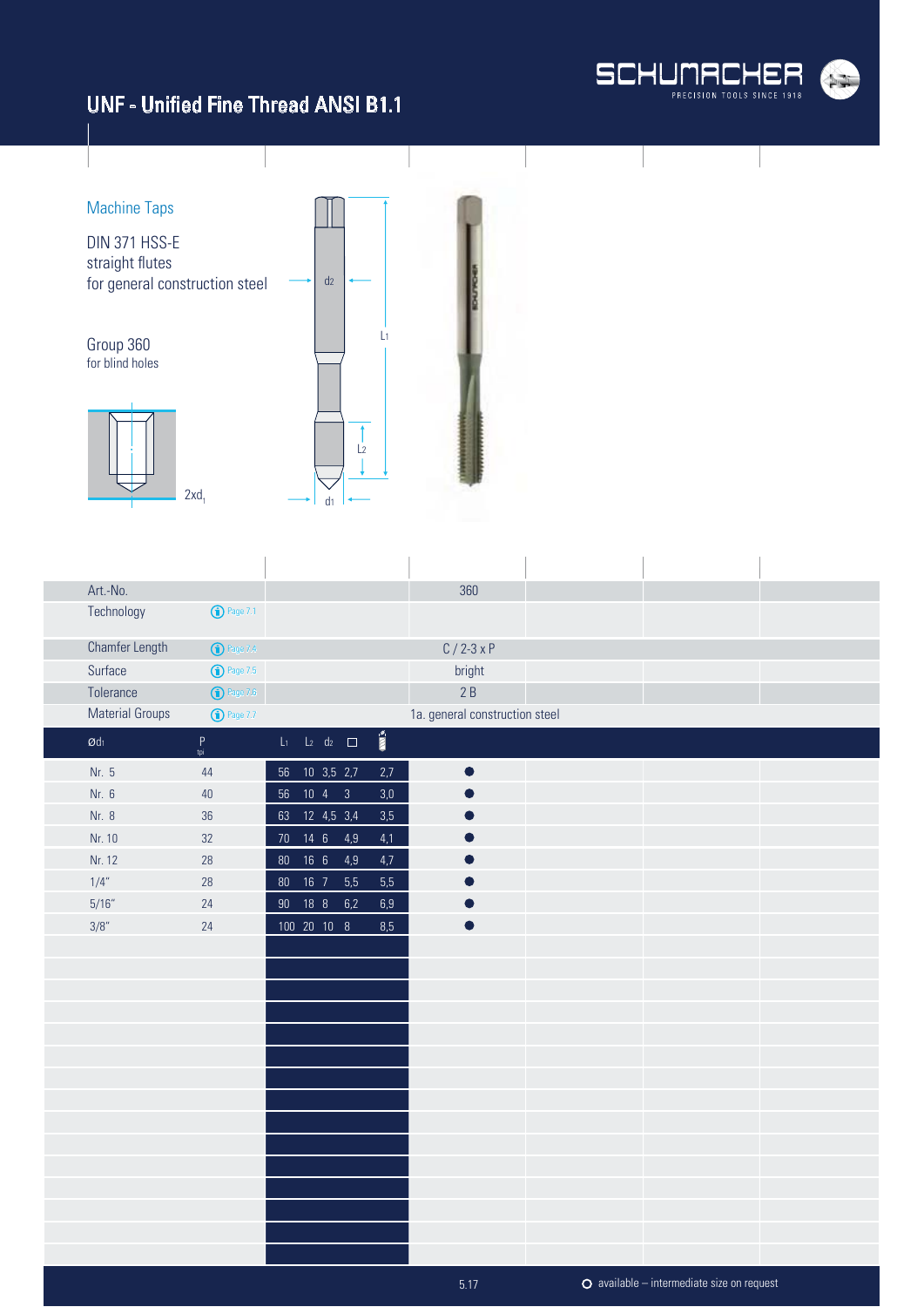



| Art.-No.                      |                     |             |                             |                                 | 460                            |  |  |
|-------------------------------|---------------------|-------------|-----------------------------|---------------------------------|--------------------------------|--|--|
| Technology                    | <b>D</b> Page 7.1   |             |                             |                                 |                                |  |  |
| <b>Chamfer Length</b>         | $\bigodot$ Page 7.4 |             |                             |                                 | $C / 2 - 3x P$                 |  |  |
| Surface                       | <b>1</b> Page 7.5   |             |                             |                                 | bright                         |  |  |
| Tolerance                     | $\bigodot$ Page 7.6 |             |                             |                                 | 2B                             |  |  |
| <b>Material Groups</b>        | $\bigodot$ Page 7.7 |             |                             |                                 | 1a. general construction steel |  |  |
| $\boldsymbol{\mathcal{O}}$ dı | $P$ <sub>tpi</sub>  |             | $L_1$ $L_2$ $d_2$ $\square$ | $\overline{\mathbb{M}}^{\circ}$ |                                |  |  |
| 7/16''                        | $20\,$              |             | 100 20 8 6,2                | $9,9$                           | $\bullet$                      |  |  |
| 1/2"                          | $20\,$              | 100 20 9    | $\overline{7}$              | 11,5                            |                                |  |  |
| 9/16''                        | 18                  | 100 22 11 9 |                             | 12,9                            |                                |  |  |
| 5/8"                          | 18                  | 100 22 12 9 |                             | 14,5                            |                                |  |  |
| 3/4"                          | 16                  |             | 110 25 14 11                | 17,5                            |                                |  |  |
| 7/8"                          | 14                  |             |                             | 140  25  18  14,5  20,4         |                                |  |  |
| $1^{\prime\prime}$            | 12                  |             | 140 28 20 16                | 23,3                            |                                |  |  |
|                               |                     |             |                             |                                 |                                |  |  |
|                               |                     |             |                             |                                 |                                |  |  |
|                               |                     |             |                             |                                 |                                |  |  |
|                               |                     |             |                             |                                 |                                |  |  |
|                               |                     |             |                             |                                 |                                |  |  |
|                               |                     |             |                             |                                 |                                |  |  |
|                               |                     |             |                             |                                 |                                |  |  |
|                               |                     |             |                             |                                 |                                |  |  |
|                               |                     |             |                             |                                 |                                |  |  |
|                               |                     |             |                             |                                 |                                |  |  |
|                               |                     |             |                             |                                 |                                |  |  |
|                               |                     |             |                             |                                 |                                |  |  |
|                               |                     |             |                             |                                 |                                |  |  |
|                               |                     |             |                             |                                 |                                |  |  |
|                               |                     |             |                             |                                 |                                |  |  |
|                               |                     |             |                             |                                 |                                |  |  |

5.18

available – intermediate size on request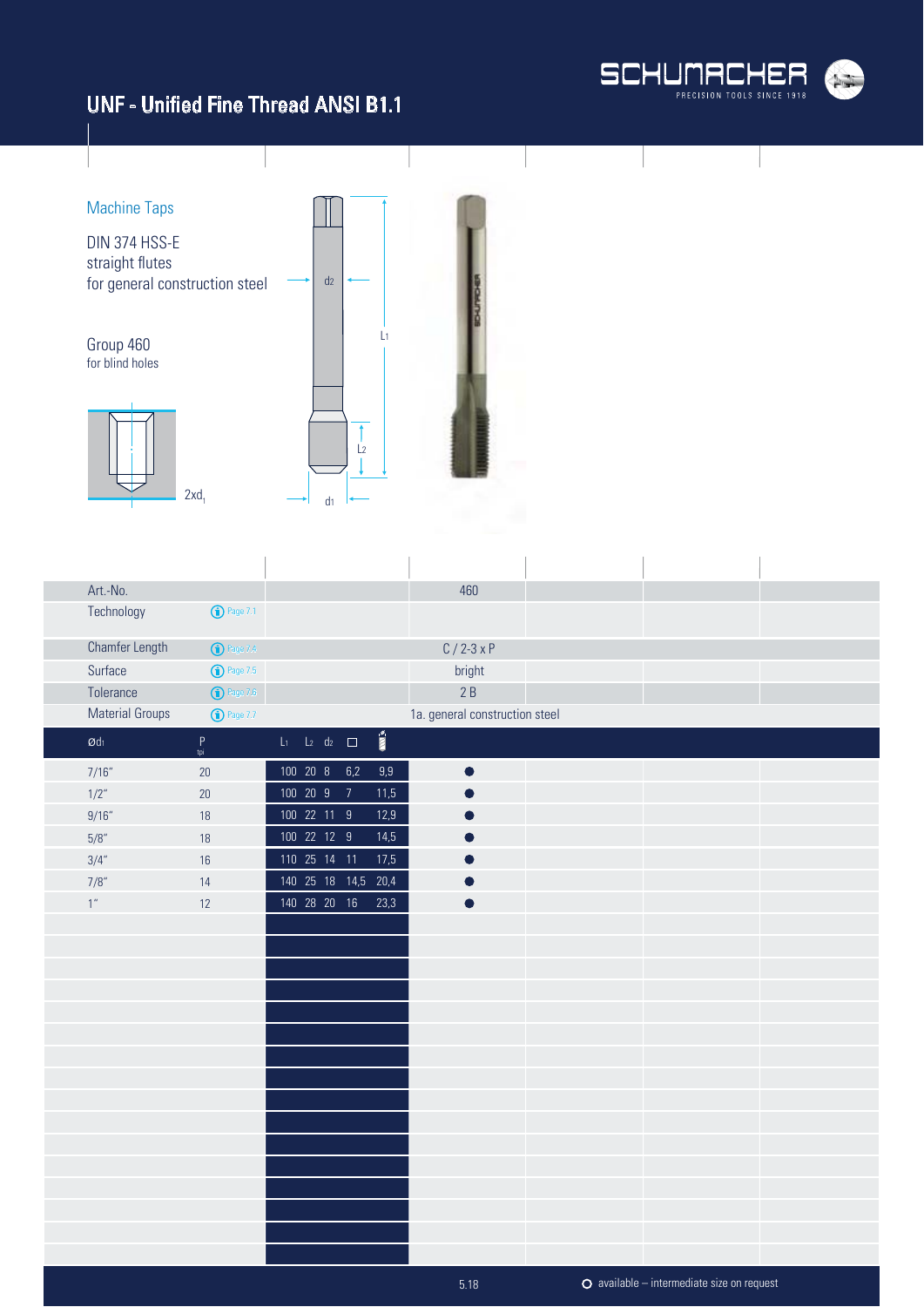

available – intermediate size on request

Machine Taps White Ring

DIN 371 HSS-E straight flutes for cast iron

Group 363 for blind and through holes





l.

| Art.-No.                   |                     |        |                          |     |                          | 363                                 |  |  |
|----------------------------|---------------------|--------|--------------------------|-----|--------------------------|-------------------------------------|--|--|
| Technology                 | <b>1</b> Page 7.1   |        |                          |     |                          | White Ring                          |  |  |
| <b>Chamfer Length</b>      | $\bigodot$ Page 7.4 |        |                          |     |                          | $C / 2 - 3xP$                       |  |  |
| Surface                    | $\bigodot$ Page 7.5 |        |                          |     |                          | nitrided                            |  |  |
| Tolerance                  | $\bigodot$ Page 7.6 |        |                          |     |                          | 2B                                  |  |  |
| <b>Material Groups</b>     | $\bigodot$ Page 7.7 |        |                          |     |                          | 3a. grey cast iron 8b. duroplastics |  |  |
| $\boldsymbol{\text{O}}$ dı | $P$ <sub>tpi</sub>  |        | $L_1$ $L_2$ $d_2$ $\Box$ |     | $\overline{\text{nm}}$ » |                                     |  |  |
| Nr. 5                      | 44                  | 56     | $10$ 3,5 2,7             |     | 2,7                      |                                     |  |  |
| Nr. 6                      | 40                  | 56     | $10 \quad 4 \qquad 3$    |     | $3,0$                    |                                     |  |  |
| Nr. 8                      | 36                  |        | 63 12 4,5 3,4            |     | 3,5                      |                                     |  |  |
| Nr. 10                     | 32                  |        | 70  14  6  4,9           |     | 4,1                      | $\blacksquare$                      |  |  |
| Nr. 12                     | 28                  | $80\,$ | $\overline{16}$ 6        | 4,9 | 4,7                      |                                     |  |  |
| 1/4"                       | 28                  | $80\,$ | $16$ 7                   | 5,5 | $5,5$                    |                                     |  |  |
| 5/16''                     | 24                  | $90\,$ | 18 8 6,2                 |     | $6,9\,$                  |                                     |  |  |
| 3/8"                       | 24                  |        | 100 20 10 8              |     | 8,5                      | $\bullet$                           |  |  |
|                            |                     |        |                          |     |                          |                                     |  |  |
|                            |                     |        |                          |     |                          |                                     |  |  |
|                            |                     |        |                          |     |                          |                                     |  |  |
|                            |                     |        |                          |     |                          |                                     |  |  |
|                            |                     |        |                          |     |                          |                                     |  |  |
|                            |                     |        |                          |     |                          |                                     |  |  |
|                            |                     |        |                          |     |                          |                                     |  |  |
|                            |                     |        |                          |     |                          |                                     |  |  |
|                            |                     |        |                          |     |                          |                                     |  |  |
|                            |                     |        |                          |     |                          |                                     |  |  |
|                            |                     |        |                          |     |                          |                                     |  |  |
|                            |                     |        |                          |     |                          |                                     |  |  |
|                            |                     |        |                          |     |                          |                                     |  |  |
|                            |                     |        |                          |     |                          |                                     |  |  |
|                            |                     |        |                          |     |                          |                                     |  |  |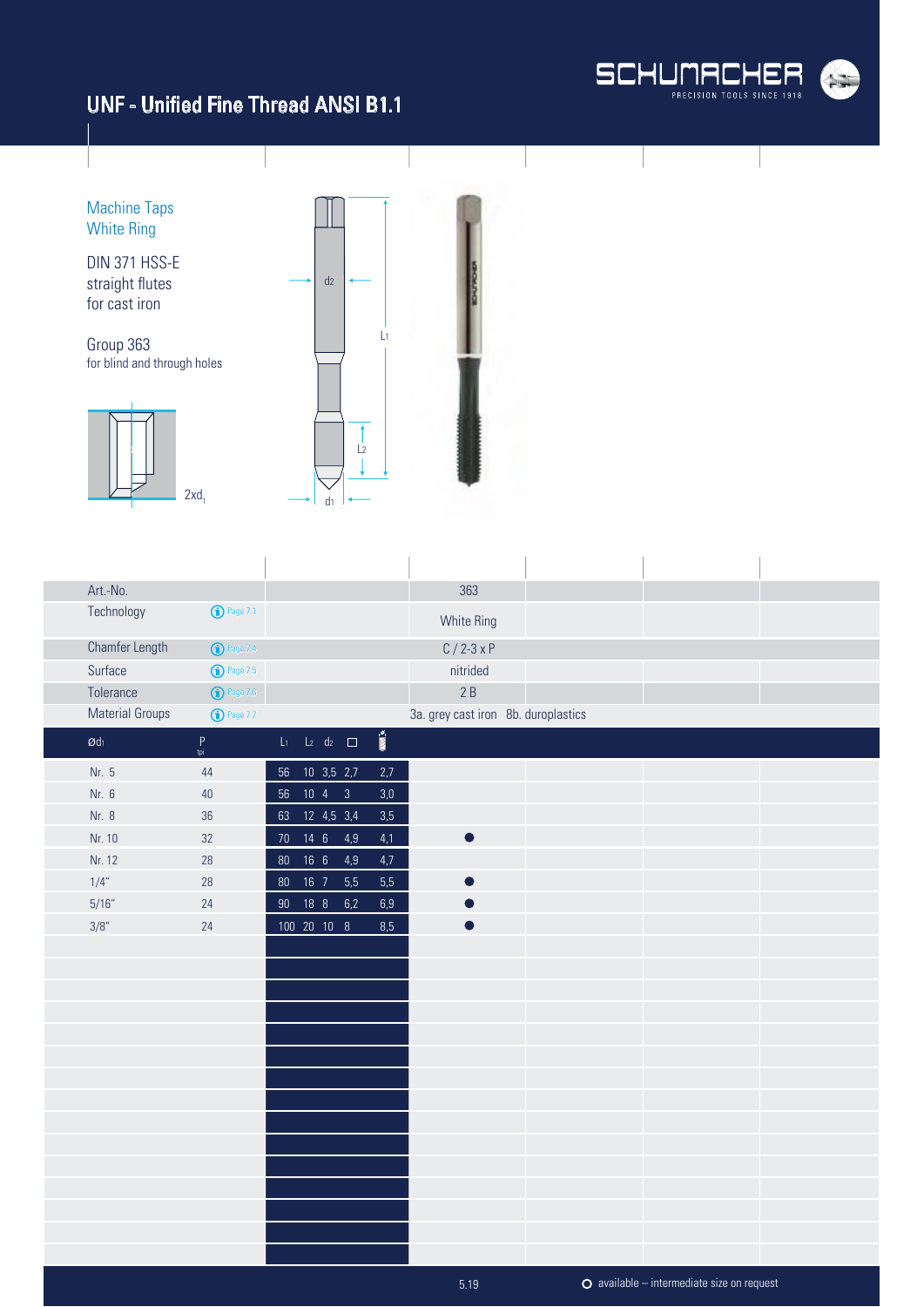

Machine Taps White Ring DIN 374 HSS-E straight flutes  $d<sub>2</sub>$ for cast iron L1 Group 463 for blind and through holes  $\uparrow$  $\frac{1}{2}$ I  $2xd_1$  $\mathsf{d}_1$ 

| Art.-No.                      |                     |                             |                          | 463                                 |  |  |
|-------------------------------|---------------------|-----------------------------|--------------------------|-------------------------------------|--|--|
| Technology                    | $\bigodot$ Page 7.1 |                             |                          | White Ring                          |  |  |
| <b>Chamfer Length</b>         | $\bigodot$ Page 7.4 |                             |                          | $C / 2 - 3x P$                      |  |  |
| Surface                       | $\bigodot$ Page 7.5 |                             |                          | nitrided                            |  |  |
| Tolerance                     | $\bigodot$ Page 7.6 |                             |                          | 2B                                  |  |  |
| <b>Material Groups</b>        | $\bigodot$ Page 7.7 |                             |                          | 3a. grey cast iron 8b. duroplastics |  |  |
| $\boldsymbol{\mathcal{O}}$ dı | $P$ <sub>tpi</sub>  | $L_1$ $L_2$ $d_2$ $\square$ | $\overline{\text{nm}}$ s |                                     |  |  |
| 7/16''                        | 20                  | 100 20 8                    | 6,2<br>9,9               |                                     |  |  |
| 1/2"                          | 20                  | 100 20 9 7                  | 11,5                     |                                     |  |  |
| 9/16''                        | 18                  | 100 22 11 9                 | 12,9                     |                                     |  |  |
| 5/8''                         | 18                  | 100 22 12 9                 | 14,5                     |                                     |  |  |
| 3/4"                          | 16                  | 110 25 14 11                | 17,5                     |                                     |  |  |
| 7/8"                          | 14                  | 140  25  18  14,5  20,4     |                          |                                     |  |  |
| $1''$                         | 12                  | 140  28  20  16             | 23,3                     |                                     |  |  |
|                               |                     |                             |                          |                                     |  |  |
|                               |                     |                             |                          |                                     |  |  |
|                               |                     |                             |                          |                                     |  |  |
|                               |                     |                             |                          |                                     |  |  |
|                               |                     |                             |                          |                                     |  |  |
|                               |                     |                             |                          |                                     |  |  |
|                               |                     |                             |                          |                                     |  |  |
|                               |                     |                             |                          |                                     |  |  |
|                               |                     |                             |                          |                                     |  |  |
|                               |                     |                             |                          |                                     |  |  |
|                               |                     |                             |                          |                                     |  |  |
|                               |                     |                             |                          |                                     |  |  |
|                               |                     |                             |                          |                                     |  |  |
|                               |                     |                             |                          |                                     |  |  |
|                               |                     |                             |                          |                                     |  |  |
|                               |                     |                             |                          |                                     |  |  |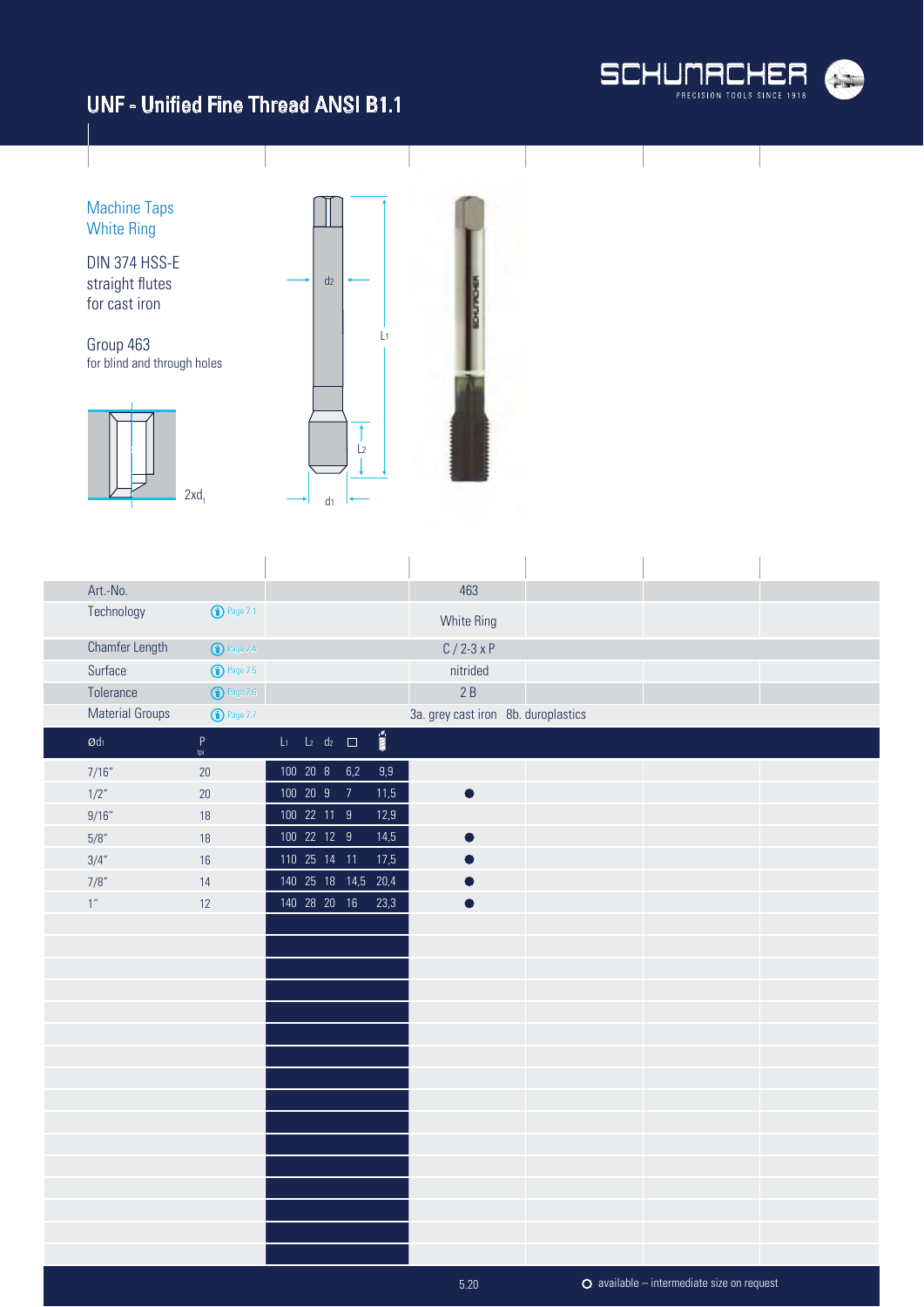

available – intermediate size on request

# UNF - Unified Fine Thread ANSI B1.1



 $\overline{1}$ 

| Art.-No.                   |                                                            |                 |                          |     |                       | 365    | 365/25               |                                                                       |  |
|----------------------------|------------------------------------------------------------|-----------------|--------------------------|-----|-----------------------|--------|----------------------|-----------------------------------------------------------------------|--|
| Technology                 | <b>1</b> Page 7.1                                          |                 |                          |     |                       |        |                      |                                                                       |  |
| <b>Chamfer Length</b>      | <b>1</b> Page 7.4                                          |                 |                          |     |                       |        | $B / 3,5-5 \times P$ |                                                                       |  |
| Surface                    | <b>1</b> Page 7.5                                          |                 |                          |     |                       | bright | <b>TiN</b>           |                                                                       |  |
| Tolerance                  | $\bigodot$ Page 7.6                                        |                 |                          |     |                       | 2B     | 2B                   |                                                                       |  |
| <b>Material Groups</b>     | <b>1</b> Page 7.7                                          |                 |                          |     |                       |        |                      | 1a. general construction steel 3b. spheroidal and malleable cast iron |  |
| $\boldsymbol{\text{O}}$ dı | $\mathsf{P}% _{0}\left( \mathsf{P}_{0}\right) ^{T}$<br>tpi |                 | $L_1$ $L_2$ $d_2$ $\Box$ |     | $\sum_{i=1}^{\infty}$ |        |                      |                                                                       |  |
| Nr. 5                      | 44                                                         |                 | 56 10 3,5 2,7            |     | 2,7                   |        |                      |                                                                       |  |
| Nr. 6                      | 40                                                         |                 | 56 10 4 3                |     | 3,0                   |        |                      |                                                                       |  |
| Nr. 8                      | $36\,$                                                     |                 | 63 12 4,5 3,4            |     | 3,5                   |        |                      |                                                                       |  |
| Nr. 10                     | 32                                                         | 70 <sub>2</sub> | $14 \quad 6$             | 4,9 | 4,1                   |        |                      |                                                                       |  |
| Nr. 12                     | 28                                                         |                 | 80  16  6                | 4,9 | 4,7                   |        |                      |                                                                       |  |
| 1/4"                       | 28                                                         | 80 <sup>°</sup> | $16$ 7                   | 5,5 | 5,5                   |        |                      |                                                                       |  |
| 5/16''                     | 24                                                         | $90\,$          | 18 8 6,2                 |     | $6,9$                 |        |                      |                                                                       |  |
| 3/8"                       | 24                                                         |                 | 100 20 10 8              |     | $8,5$                 |        |                      |                                                                       |  |
|                            |                                                            |                 |                          |     |                       |        |                      |                                                                       |  |
|                            |                                                            |                 |                          |     |                       |        |                      |                                                                       |  |
|                            |                                                            |                 |                          |     |                       |        |                      |                                                                       |  |
|                            |                                                            |                 |                          |     |                       |        |                      |                                                                       |  |
|                            |                                                            |                 |                          |     |                       |        |                      |                                                                       |  |
|                            |                                                            |                 |                          |     |                       |        |                      |                                                                       |  |
|                            |                                                            |                 |                          |     |                       |        |                      |                                                                       |  |
|                            |                                                            |                 |                          |     |                       |        |                      |                                                                       |  |
|                            |                                                            |                 |                          |     |                       |        |                      |                                                                       |  |
|                            |                                                            |                 |                          |     |                       |        |                      |                                                                       |  |
|                            |                                                            |                 |                          |     |                       |        |                      |                                                                       |  |
|                            |                                                            |                 |                          |     |                       |        |                      |                                                                       |  |
|                            |                                                            |                 |                          |     |                       |        |                      |                                                                       |  |
|                            |                                                            |                 |                          |     |                       |        |                      |                                                                       |  |
|                            |                                                            |                 |                          |     |                       |        |                      |                                                                       |  |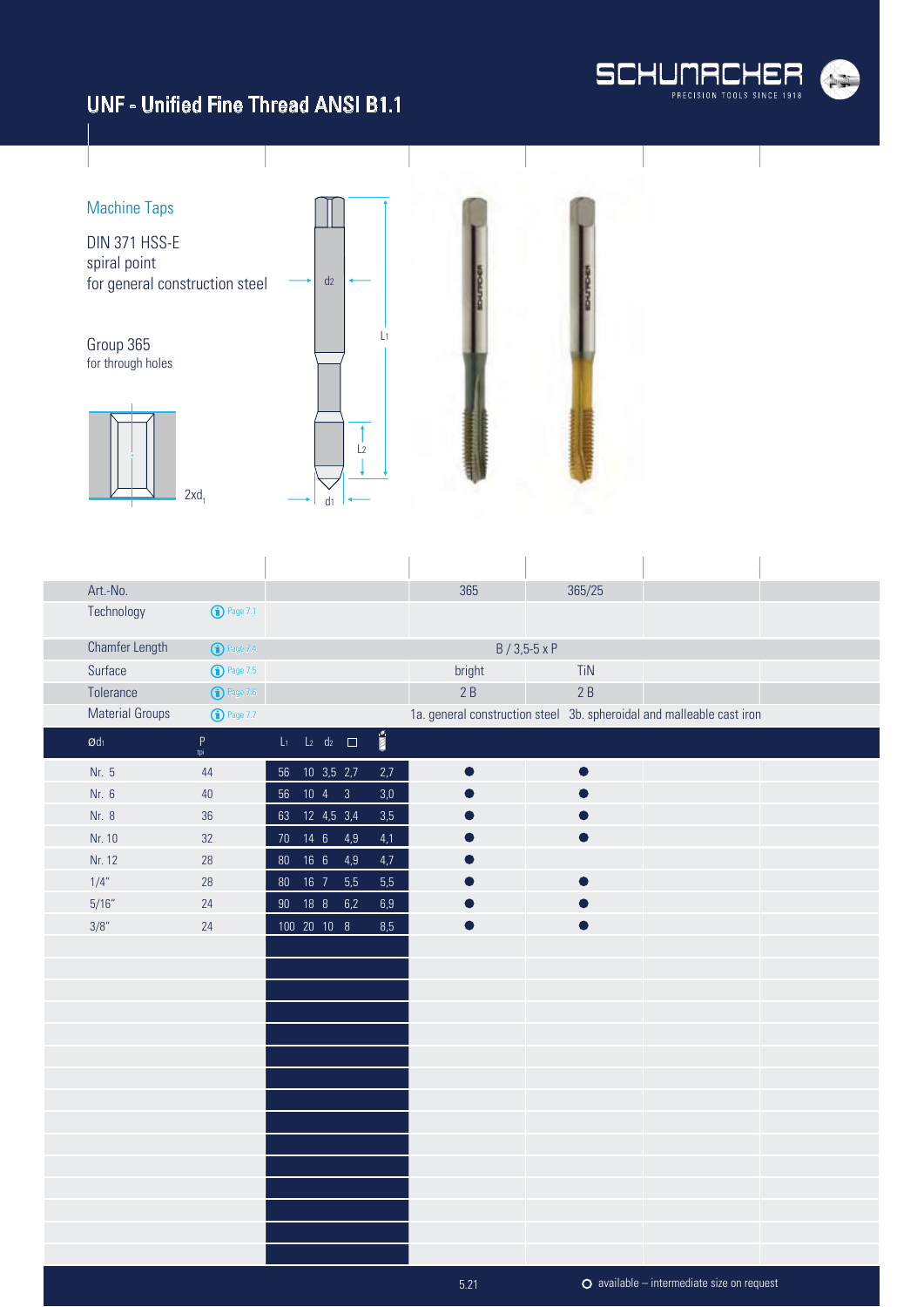



| Art.-No.               |                                                     |                          |              |                |                         |       | 465                                                                   |                        | 465/25    |                                              |  |
|------------------------|-----------------------------------------------------|--------------------------|--------------|----------------|-------------------------|-------|-----------------------------------------------------------------------|------------------------|-----------|----------------------------------------------|--|
| Technology             | <b>1</b> Page 7.1                                   |                          |              |                |                         |       |                                                                       |                        |           |                                              |  |
| Chamfer Length         | <sup>O</sup> Page 7.4                               |                          |              |                |                         |       |                                                                       | $B / 3,5 - 5 \times P$ |           |                                              |  |
| Surface                | <b>1</b> Page 7.5                                   |                          |              |                |                         |       | bright                                                                |                        | TiN       |                                              |  |
| Tolerance              | $\bigodot$ Page 7.6                                 |                          |              |                |                         |       | 2B                                                                    |                        | 2B        |                                              |  |
| <b>Material Groups</b> | <b>1</b> Page 7.7                                   |                          |              |                |                         |       | 1a. general construction steel 3b. spheroidal and malleable cast iron |                        |           |                                              |  |
| $\emptyset$ dı         | $\begin{bmatrix} P \\ \mathfrak{tpi} \end{bmatrix}$ | $L_1$ $L_2$ $d_2$ $\Box$ |              |                | $\overline{\mathbf{M}}$ |       |                                                                       |                        |           |                                              |  |
| 7/16''                 | 20                                                  |                          | 100 20 8     | 6,2            |                         | $9,9$ | $\bullet$                                                             |                        |           |                                              |  |
| 1/2"                   | $20\,$                                              |                          | 100 20 9     | $\overline{7}$ |                         | 11,5  |                                                                       |                        | $\bullet$ |                                              |  |
| 9/16''                 | 18                                                  |                          | 100 22 11 9  |                |                         | 12,9  |                                                                       |                        |           |                                              |  |
| 5/8''                  | 18                                                  |                          | 100 22 12 9  |                |                         | 14,5  |                                                                       |                        |           |                                              |  |
| 3/4"                   | 16                                                  |                          | 110 25 14 11 |                |                         | 17,5  |                                                                       |                        |           |                                              |  |
| 7/8"                   | 14                                                  |                          |              |                | 140 25 18 14,5 20,4     |       |                                                                       |                        |           |                                              |  |
| $1''$                  | 12                                                  |                          | 140 28 20 16 |                |                         | 23,3  |                                                                       |                        |           |                                              |  |
|                        |                                                     |                          |              |                |                         |       |                                                                       |                        |           |                                              |  |
|                        |                                                     |                          |              |                |                         |       |                                                                       |                        |           |                                              |  |
|                        |                                                     |                          |              |                |                         |       |                                                                       |                        |           |                                              |  |
|                        |                                                     |                          |              |                |                         |       |                                                                       |                        |           |                                              |  |
|                        |                                                     |                          |              |                |                         |       |                                                                       |                        |           |                                              |  |
|                        |                                                     |                          |              |                |                         |       |                                                                       |                        |           |                                              |  |
|                        |                                                     |                          |              |                |                         |       |                                                                       |                        |           |                                              |  |
|                        |                                                     |                          |              |                |                         |       |                                                                       |                        |           |                                              |  |
|                        |                                                     |                          |              |                |                         |       |                                                                       |                        |           |                                              |  |
|                        |                                                     |                          |              |                |                         |       |                                                                       |                        |           |                                              |  |
|                        |                                                     |                          |              |                |                         |       |                                                                       |                        |           |                                              |  |
|                        |                                                     |                          |              |                |                         |       |                                                                       |                        |           |                                              |  |
|                        |                                                     |                          |              |                |                         |       |                                                                       |                        |           |                                              |  |
|                        |                                                     |                          |              |                |                         |       |                                                                       |                        |           |                                              |  |
|                        |                                                     |                          |              |                |                         |       |                                                                       |                        |           |                                              |  |
|                        |                                                     |                          |              |                |                         |       |                                                                       |                        |           |                                              |  |
|                        |                                                     |                          |              |                |                         |       | 5.22                                                                  |                        |           | $O$ available – intermediate size on request |  |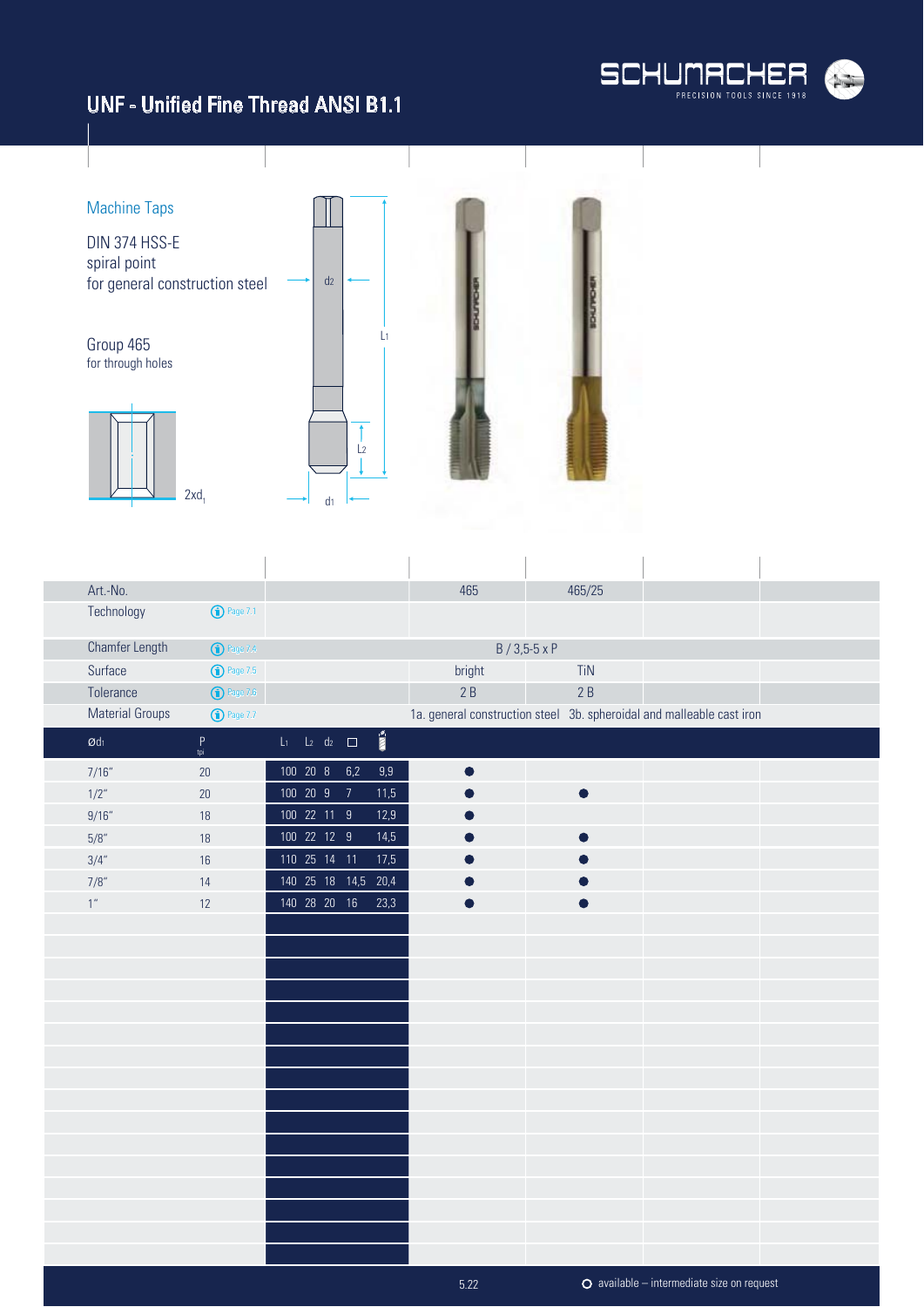

available – intermediate size on request

Machine Taps Blue Ring DIN 371 HSS-E  $d<sub>2</sub>$ spiral point for chemical resistant steel L1 Group 366 for through holes  $\overline{1}$  $\frac{1}{2}$ 1  $2xd_1$ d1

| Art.-No.               |                       |        |                          |     |                                 | 366                      | 366/25               |                                                                        |  |
|------------------------|-----------------------|--------|--------------------------|-----|---------------------------------|--------------------------|----------------------|------------------------------------------------------------------------|--|
| Technology             | <sup>1</sup> Page 7.1 |        |                          |     |                                 | <b>Blue Ring</b>         | <b>Blue Ring</b>     |                                                                        |  |
| Chamfer Length         | $\bigodot$ Page 7.4   |        |                          |     |                                 |                          | $B / 3,5-5 \times P$ |                                                                        |  |
| Surface                | <sup>D</sup> Page 7.5 |        |                          |     |                                 | bright                   | TiN                  |                                                                        |  |
| Tolerance              | $\bigodot$ Page 7.6   |        |                          |     |                                 | 2B                       | 2B                   |                                                                        |  |
| <b>Material Groups</b> | <b>1</b> Page 7.7     |        |                          |     |                                 |                          |                      | 1b. high strength steel 2. chemical resistant steel 4. titanium alloys |  |
| $\emptyset$ dı         | $P$ <sub>tpi</sub>    |        | $L_1$ $L_2$ $d_2$ $\Box$ |     | $\overline{\mathbb{M}}^{\circ}$ |                          |                      |                                                                        |  |
| Nr. 5                  | 44                    | 56     | 10 3,5 2,7               |     | 2,7                             |                          |                      |                                                                        |  |
| Nr. 6                  | 40                    | $56\,$ | $10 \quad 4 \qquad 3$    |     | 3,0                             |                          |                      |                                                                        |  |
| Nr. 8                  | 36                    |        | 63 12 4,5 3,4            |     | 3,5                             |                          |                      |                                                                        |  |
| Nr. 10                 | 32                    |        | 70 14 6                  | 4,9 | 4,1                             |                          |                      |                                                                        |  |
| Nr. 12                 | $28\,$                | $80\,$ | $\overline{16}$ 6        | 4,9 | 4,7                             |                          |                      |                                                                        |  |
| 1/4"                   | $28\,$                |        | 80  16  7  5,5           |     | 5,5                             |                          |                      |                                                                        |  |
| 5/16''                 | 24                    |        | 90 18 8                  | 6,2 | 6,9                             |                          |                      |                                                                        |  |
| 3/8"                   | 24                    |        | 100 20 10 8              |     | 8,5                             | $\overline{\phantom{a}}$ | D                    |                                                                        |  |
|                        |                       |        |                          |     |                                 |                          |                      |                                                                        |  |
|                        |                       |        |                          |     |                                 |                          |                      |                                                                        |  |
|                        |                       |        |                          |     |                                 |                          |                      |                                                                        |  |
|                        |                       |        |                          |     |                                 |                          |                      |                                                                        |  |
|                        |                       |        |                          |     |                                 |                          |                      |                                                                        |  |
|                        |                       |        |                          |     |                                 |                          |                      |                                                                        |  |
|                        |                       |        |                          |     |                                 |                          |                      |                                                                        |  |
|                        |                       |        |                          |     |                                 |                          |                      |                                                                        |  |
|                        |                       |        |                          |     |                                 |                          |                      |                                                                        |  |
|                        |                       |        |                          |     |                                 |                          |                      |                                                                        |  |
|                        |                       |        |                          |     |                                 |                          |                      |                                                                        |  |
|                        |                       |        |                          |     |                                 |                          |                      |                                                                        |  |
|                        |                       |        |                          |     |                                 |                          |                      |                                                                        |  |
|                        |                       |        |                          |     |                                 |                          |                      |                                                                        |  |
|                        |                       |        |                          |     |                                 |                          |                      |                                                                        |  |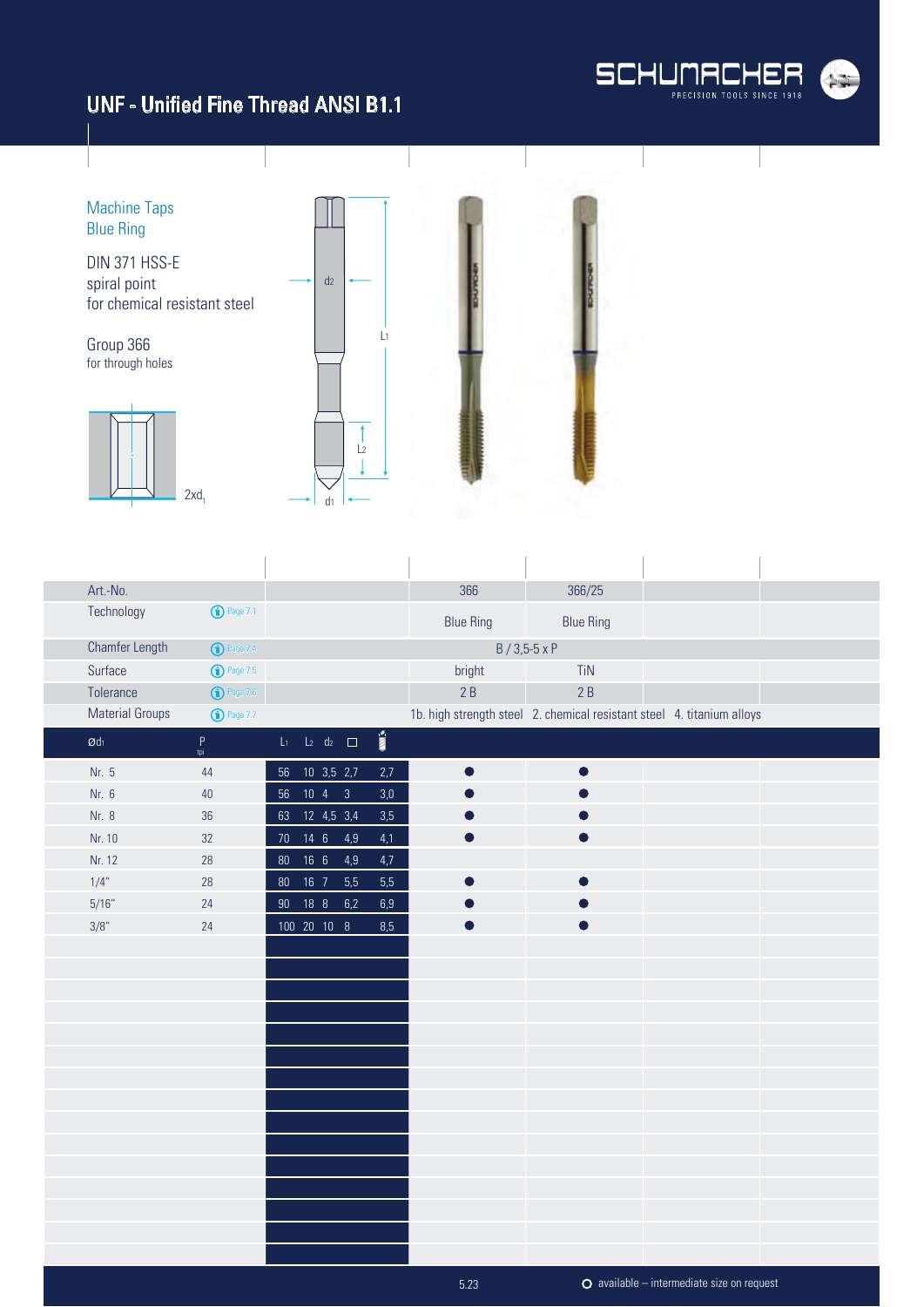



| Art.-No.               |                       |                             |                |                         | 466              | 466/25                                                                 |                                                    |  |
|------------------------|-----------------------|-----------------------------|----------------|-------------------------|------------------|------------------------------------------------------------------------|----------------------------------------------------|--|
| Technology             | <sup>1</sup> Page 7.1 |                             |                |                         | <b>Blue Ring</b> | <b>Blue Ring</b>                                                       |                                                    |  |
| <b>Chamfer Length</b>  | $\bigodot$ Page 7.4   |                             |                |                         |                  | $B / 3,5-5 \times P$                                                   |                                                    |  |
| Surface                | <sup>1</sup> Page 7.5 |                             |                |                         | bright           | TiN                                                                    |                                                    |  |
| Tolerance              | $\bigodot$ Page 7.6   |                             |                |                         | 2B               | 2B                                                                     |                                                    |  |
| <b>Material Groups</b> | <b>1</b> Page 7.7     |                             |                |                         |                  | 1b. high strength steel 2. chemical resistant steel 4. titanium alloys |                                                    |  |
| $\emptyset$ dı         | $P$ <sub>tpi</sub>    | $L_1$ $L_2$ $d_2$ $\square$ |                | $\overline{\text{min}}$ |                  |                                                                        |                                                    |  |
| 7/16''                 | $20\,$                | 100 20 8 6,2                |                | $9,9$                   |                  |                                                                        |                                                    |  |
| 1/2"                   | $20\,$                | 100 20 9                    | $\overline{7}$ | 11,5                    |                  | D                                                                      |                                                    |  |
| 9/16''                 | $18$                  | 100 22 11 9                 |                | 12,9                    |                  |                                                                        |                                                    |  |
| $5/8''$                | $18$                  | 100 22 12 9                 |                | 14,5                    |                  |                                                                        |                                                    |  |
| 3/4''                  | 16                    | 110 25 14 11                |                | 7,5                     |                  |                                                                        |                                                    |  |
| 7/8''                  | 14                    | 140 25 18 14,5 20,4         |                |                         |                  |                                                                        |                                                    |  |
| 1 <sup>n</sup>         | 12                    | 140 28 20 16                |                | 23,3                    |                  |                                                                        |                                                    |  |
|                        |                       |                             |                |                         |                  |                                                                        |                                                    |  |
|                        |                       |                             |                |                         |                  |                                                                        |                                                    |  |
|                        |                       |                             |                |                         |                  |                                                                        |                                                    |  |
|                        |                       |                             |                |                         |                  |                                                                        |                                                    |  |
|                        |                       |                             |                |                         |                  |                                                                        |                                                    |  |
|                        |                       |                             |                |                         |                  |                                                                        |                                                    |  |
|                        |                       |                             |                |                         |                  |                                                                        |                                                    |  |
|                        |                       |                             |                |                         |                  |                                                                        |                                                    |  |
|                        |                       |                             |                |                         |                  |                                                                        |                                                    |  |
|                        |                       |                             |                |                         |                  |                                                                        |                                                    |  |
|                        |                       |                             |                |                         |                  |                                                                        |                                                    |  |
|                        |                       |                             |                |                         |                  |                                                                        |                                                    |  |
|                        |                       |                             |                |                         |                  |                                                                        |                                                    |  |
|                        |                       |                             |                |                         |                  |                                                                        |                                                    |  |
|                        |                       |                             |                |                         |                  |                                                                        |                                                    |  |
|                        |                       |                             |                |                         |                  |                                                                        |                                                    |  |
|                        |                       |                             |                |                         | 5.24             |                                                                        | $\bullet$ available – intermediate size on request |  |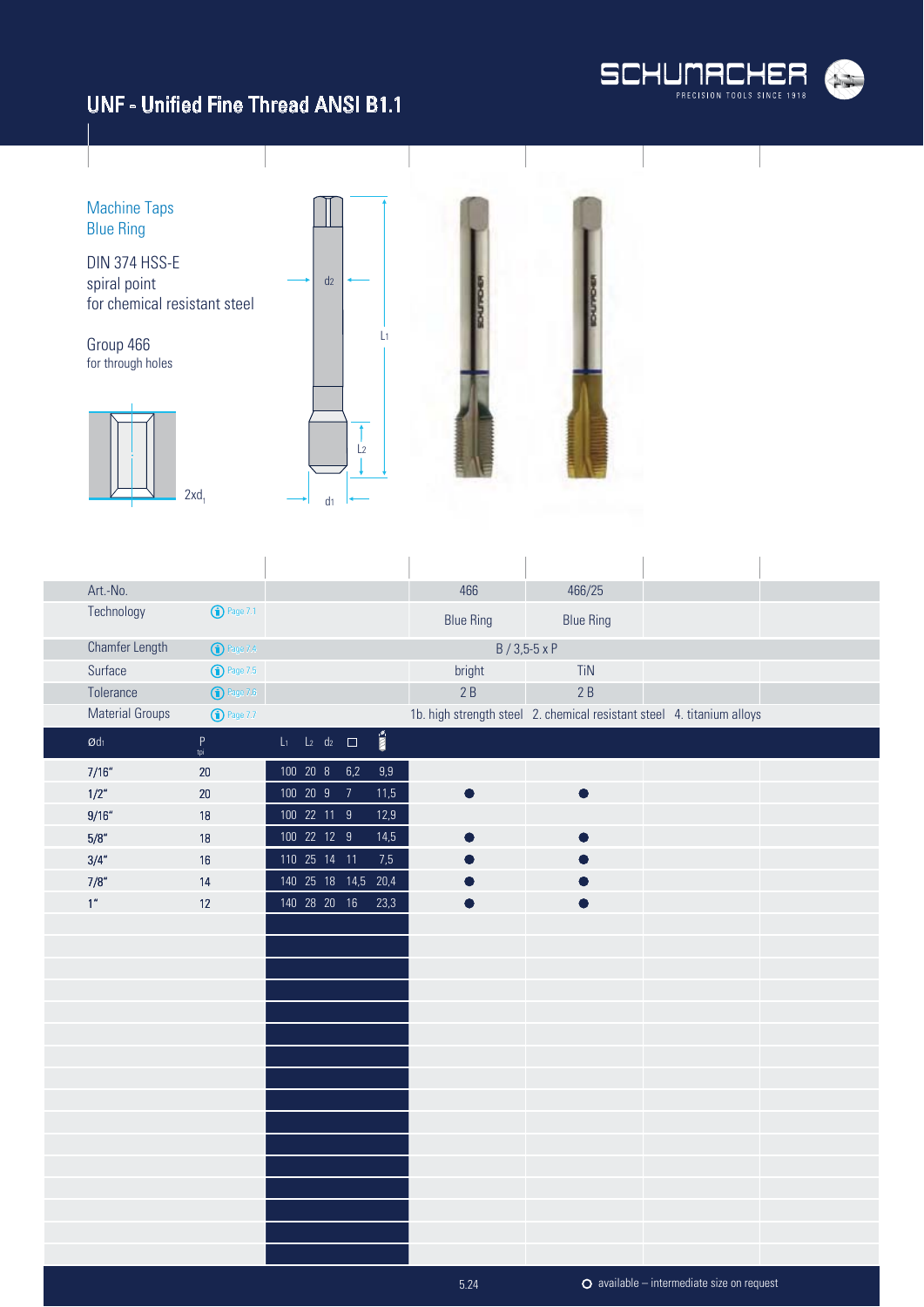

Machine Taps Red Ring

DIN 371 HSS-E PM RH spiral flutes 20° for nickel alloys

Group 368 for blind holes





| Art.-No.               |                                                            |        |                          |     |                          | 368                                                         |                                                    |  |
|------------------------|------------------------------------------------------------|--------|--------------------------|-----|--------------------------|-------------------------------------------------------------|----------------------------------------------------|--|
| Technology             | <b>1</b> Page 7.1                                          |        |                          |     |                          | <b>PM-Line 3</b><br>by Schumacher<br>Red Ring               |                                                    |  |
| <b>Chamfer Length</b>  | <b>1</b> Page 7.4                                          |        |                          |     |                          | $3-4 \times P$                                              |                                                    |  |
| Surface                | <b>1</b> Page 7.5                                          |        |                          |     |                          | bright                                                      |                                                    |  |
| Tolerance              | $\bigodot$ Page 7.6                                        |        |                          |     |                          | 2B                                                          |                                                    |  |
| <b>Material Groups</b> | $\bigodot$ Page 7.7                                        |        |                          |     |                          | 1b. high strength steel 4. titanium alloys 5. nickel alloys |                                                    |  |
| $\emptyset$ dı         | $\mathsf{P}% _{0}\left( \mathsf{P}_{0}\right) ^{T}$<br>tpi |        | $L_1$ $L_2$ $d_2$ $\Box$ |     | $\overline{\text{nm}}$ s |                                                             |                                                    |  |
| Nr. 5                  | $44$                                                       | 56     | $10$ 3,5 2,7             |     | 2,7                      |                                                             |                                                    |  |
| Nr. 6                  | $40\,$                                                     | $56\,$ | $10 \quad 4 \qquad 3$    |     | $3,\!0$                  |                                                             |                                                    |  |
| Nr. 8                  | $36\,$                                                     | 63     | 12 4,5 3,4               |     | 3,5                      |                                                             |                                                    |  |
| Nr. 10                 | 32                                                         | $70$   | $14 \quad 6$             | 4,9 | 4,1                      |                                                             |                                                    |  |
| Nr. 12                 | 28                                                         | $80\,$ | 16 <sub>6</sub>          | 4,9 | 4,7                      |                                                             |                                                    |  |
| 1/4"                   | 28                                                         | 80     | $16$ 7                   | 5,5 | 5,5                      |                                                             |                                                    |  |
| 5/16''                 | 24                                                         | $90\,$ | 18 8                     | 6,2 | $6,9$                    |                                                             |                                                    |  |
| 3/8"                   | 24                                                         |        | 100 20 10 8              |     | 8,5                      |                                                             |                                                    |  |
|                        |                                                            |        |                          |     |                          |                                                             |                                                    |  |
|                        |                                                            |        |                          |     |                          |                                                             |                                                    |  |
|                        |                                                            |        |                          |     |                          |                                                             |                                                    |  |
|                        |                                                            |        |                          |     |                          |                                                             |                                                    |  |
|                        |                                                            |        |                          |     |                          |                                                             |                                                    |  |
|                        |                                                            |        |                          |     |                          |                                                             |                                                    |  |
|                        |                                                            |        |                          |     |                          |                                                             |                                                    |  |
|                        |                                                            |        |                          |     |                          |                                                             |                                                    |  |
|                        |                                                            |        |                          |     |                          |                                                             |                                                    |  |
|                        |                                                            |        |                          |     |                          |                                                             |                                                    |  |
|                        |                                                            |        |                          |     |                          |                                                             |                                                    |  |
|                        |                                                            |        |                          |     |                          |                                                             |                                                    |  |
|                        |                                                            |        |                          |     |                          |                                                             |                                                    |  |
|                        |                                                            |        |                          |     |                          |                                                             |                                                    |  |
|                        |                                                            |        |                          |     |                          |                                                             |                                                    |  |
|                        |                                                            |        |                          |     |                          | 5.25                                                        | $\bullet$ available – intermediate size on request |  |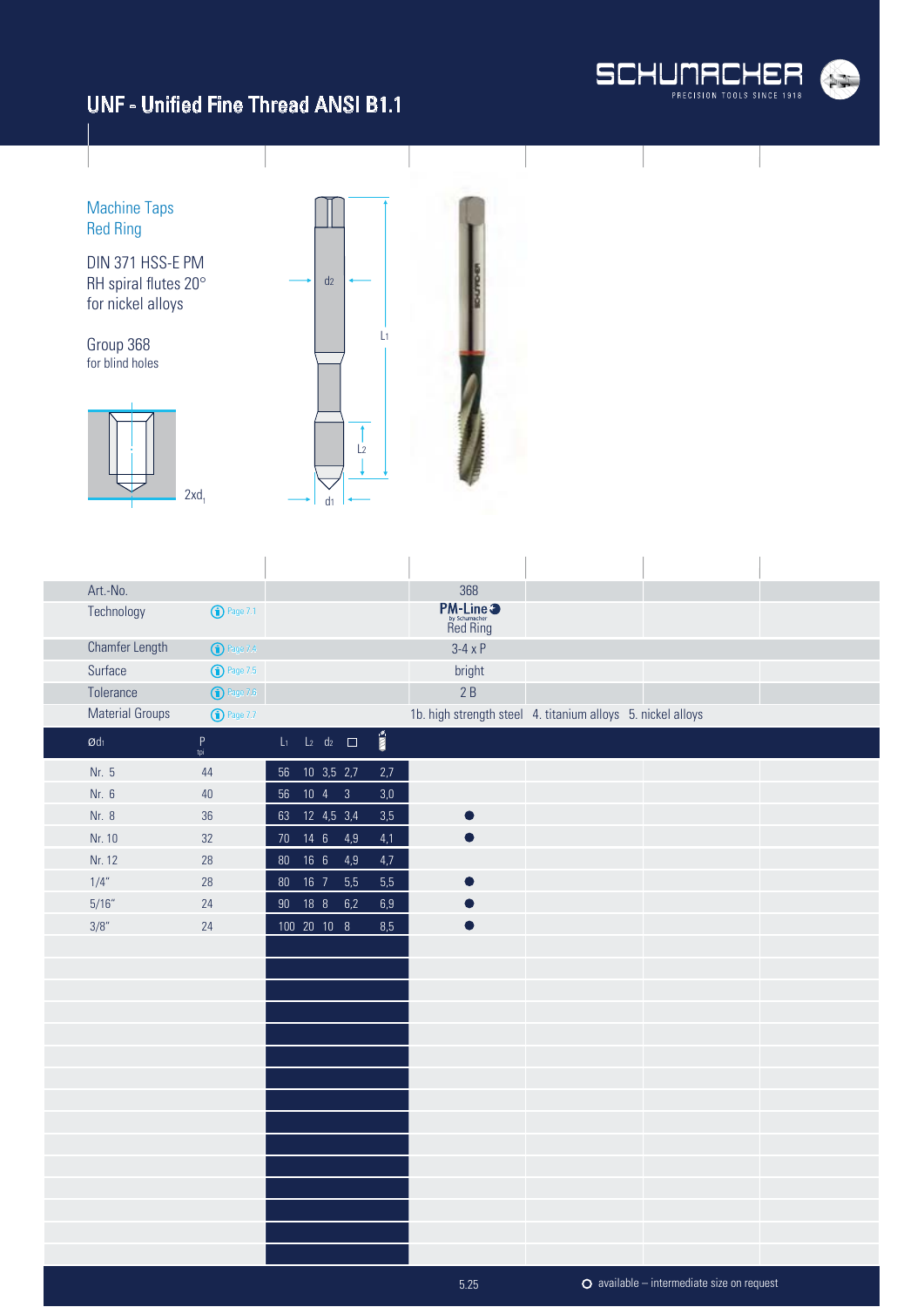



| Art.-No.                   |                                             |                             |                       | 372    | 372/25                                                                |  |
|----------------------------|---------------------------------------------|-----------------------------|-----------------------|--------|-----------------------------------------------------------------------|--|
|                            | Technology<br><b>1</b> Page 7.1             |                             |                       |        |                                                                       |  |
|                            | Chamfer Length<br><b>1</b> Page 7.4         |                             |                       |        | $C / 2 - 3xP$                                                         |  |
| Surface                    | <b>1</b> Page 7.5                           |                             |                       | bright | <b>TiN</b>                                                            |  |
| Tolerance                  | $\bigodot$ Page 7.6                         |                             |                       | 2B     | 2B                                                                    |  |
|                            | <b>Material Groups</b><br><b>1</b> Page 7.7 |                             |                       |        | 1a. general construction steel 3b. spheroidal and malleable cast iron |  |
| $\boldsymbol{\text{Qd}}_1$ | $\mathsf P$<br>tpi                          | $L_1$ $L_2$ $d_2$ $\Box$    | $\overline{\text{m}}$ |        |                                                                       |  |
| Nr. 5                      | 44                                          | 56 10 3,5 2,7               | 2,7                   |        |                                                                       |  |
| Nr. 6                      | 40                                          | $10 \quad 4 \qquad 3$<br>56 | 3,0                   |        |                                                                       |  |
| Nr. 8                      | $36\,$                                      | 63 12 4,5 3,4               | 3,5                   |        |                                                                       |  |
| Nr. 10                     | 32                                          | 70  14  6  4,9              | 4,1                   |        |                                                                       |  |
| Nr. 12                     | 28                                          | 16 <sub>6</sub><br>$80\,$   | 4,9<br>4,7            |        |                                                                       |  |
| 1/4"                       | 28                                          | 80  16  7                   | 5,5<br>5,5            |        |                                                                       |  |
| 5/16''                     | 24                                          | 18 8<br>$90\,$              | 6,2<br>$6,9$          |        |                                                                       |  |
| 3/8"                       | 24                                          | 100 20 10 8                 | 8,5                   |        |                                                                       |  |
|                            |                                             |                             |                       |        |                                                                       |  |
|                            |                                             |                             |                       |        |                                                                       |  |
|                            |                                             |                             |                       |        |                                                                       |  |
|                            |                                             |                             |                       |        |                                                                       |  |
|                            |                                             |                             |                       |        |                                                                       |  |
|                            |                                             |                             |                       |        |                                                                       |  |
|                            |                                             |                             |                       |        |                                                                       |  |
|                            |                                             |                             |                       |        |                                                                       |  |
|                            |                                             |                             |                       |        |                                                                       |  |
|                            |                                             |                             |                       |        |                                                                       |  |
|                            |                                             |                             |                       |        |                                                                       |  |
|                            |                                             |                             |                       |        |                                                                       |  |
|                            |                                             |                             |                       |        |                                                                       |  |
|                            |                                             |                             |                       |        |                                                                       |  |
|                            |                                             |                             |                       |        |                                                                       |  |

5.26

available – intermediate size on request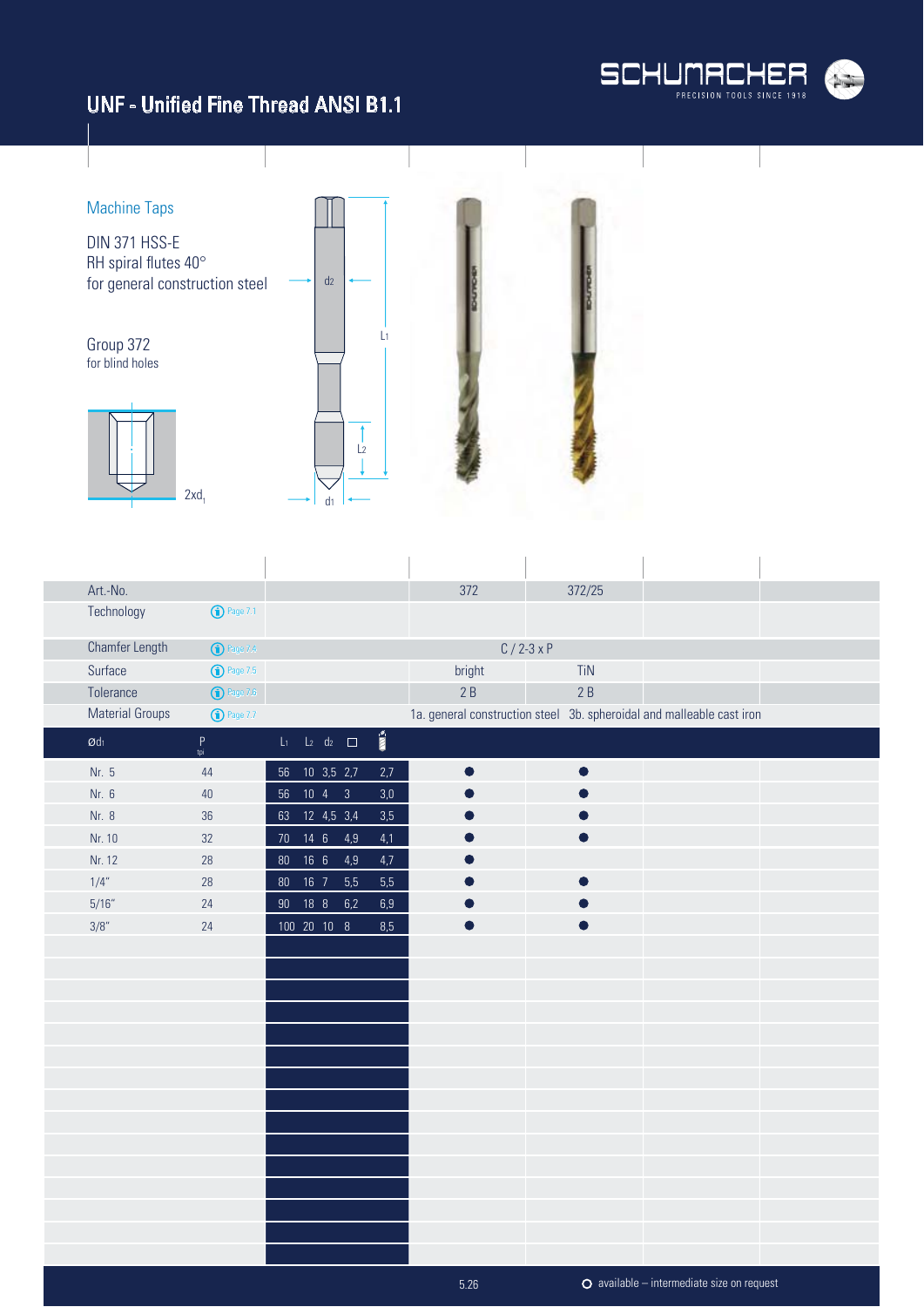



| Art.-No.                      |                       |              |                          |                          | 472       | 472/25        |                                                                       |  |
|-------------------------------|-----------------------|--------------|--------------------------|--------------------------|-----------|---------------|-----------------------------------------------------------------------|--|
| Technology                    | <b>1</b> Page 7.1     |              |                          |                          |           |               |                                                                       |  |
| <b>Chamfer Length</b>         | <sup>1</sup> Page 7.4 |              |                          |                          |           | $C / 2 - 3xP$ |                                                                       |  |
| Surface                       | $\bigodot$ Page 7.5   |              |                          |                          | bright    | TiN           |                                                                       |  |
| Tolerance                     | $\bigodot$ Page 7.6   |              |                          |                          | 2B        | 2B            |                                                                       |  |
| <b>Material Groups</b>        | <b>1</b> Page 7.7     |              |                          |                          |           |               | 1a. general construction steel 3b. spheroidal and malleable cast iron |  |
| $\boldsymbol{\mathcal{O}}$ dı | $P$ <sub>tpi</sub>    |              | $L_1$ $L_2$ $d_2$ $\Box$ | $\overline{\text{nm}}$ s |           |               |                                                                       |  |
| 7/16''                        | 20                    | 100 20 8 6,2 |                          | 9,9                      | $\bullet$ |               |                                                                       |  |
| 1/2"                          | 20                    | 100 20 9     | $\overline{7}$           | 11,5                     |           | $\bullet$     |                                                                       |  |
| 9/16''                        | 18                    | 100 22 11 9  |                          | 12,9                     |           |               |                                                                       |  |
| 5/8''                         | 18                    | 100 22 12 9  |                          | 14,5                     |           |               |                                                                       |  |
| 3/4"                          | 16                    | 110 25 14 11 |                          | 17,5                     |           |               |                                                                       |  |
| 7/8"                          | 14                    |              | 140  25  18  14,5  20,4  |                          |           |               |                                                                       |  |
| $1^{\prime\prime}$            | 12                    | 140 28 20 16 |                          | 23,3                     |           |               |                                                                       |  |
|                               |                       |              |                          |                          |           |               |                                                                       |  |
|                               |                       |              |                          |                          |           |               |                                                                       |  |
|                               |                       |              |                          |                          |           |               |                                                                       |  |
|                               |                       |              |                          |                          |           |               |                                                                       |  |
|                               |                       |              |                          |                          |           |               |                                                                       |  |
|                               |                       |              |                          |                          |           |               |                                                                       |  |
|                               |                       |              |                          |                          |           |               |                                                                       |  |
|                               |                       |              |                          |                          |           |               |                                                                       |  |
|                               |                       |              |                          |                          |           |               |                                                                       |  |
|                               |                       |              |                          |                          |           |               |                                                                       |  |
|                               |                       |              |                          |                          |           |               |                                                                       |  |
|                               |                       |              |                          |                          |           |               |                                                                       |  |
|                               |                       |              |                          |                          |           |               |                                                                       |  |
|                               |                       |              |                          |                          |           |               |                                                                       |  |
|                               |                       |              |                          |                          |           |               |                                                                       |  |
|                               |                       |              |                          |                          |           |               |                                                                       |  |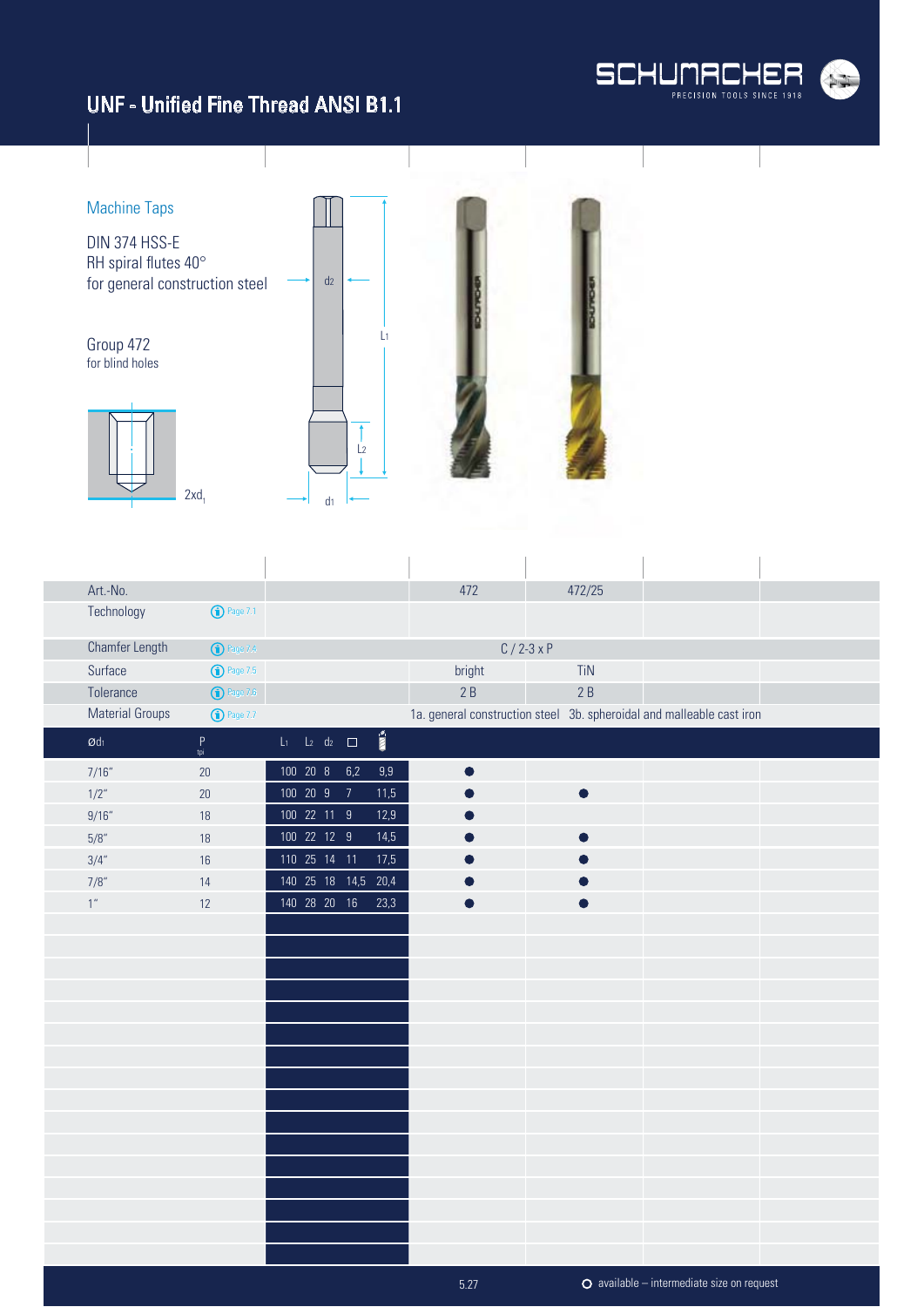

Machine Taps Blue Ring DIN 371 HSS-E RH spiral flutes 40°  $d<sub>2</sub>$ for chemical resistant steel L1 Group 373 for blind holes  $\overline{1}$  $\frac{1}{2}$ 1  $2xd_1$ d1

| Art.-No.                      |                     |        |                |                          |                       | 373                                                                    | 373/25           |  |
|-------------------------------|---------------------|--------|----------------|--------------------------|-----------------------|------------------------------------------------------------------------|------------------|--|
| Technology                    | <b>1</b> Page 7.1   |        |                |                          |                       | <b>Blue Ring</b>                                                       | <b>Blue Ring</b> |  |
| Chamfer Length                | <b>1</b> Page 7.4   |        |                |                          |                       |                                                                        | $C / 2 - 3x P$   |  |
| Surface                       | $\bigodot$ Page 7.5 |        |                |                          |                       | bright                                                                 | TiN              |  |
| Tolerance                     | $\bigodot$ Page 7.6 |        |                |                          |                       | 2B                                                                     | 2B               |  |
| <b>Material Groups</b>        | <b>1</b> Page 7.7   |        |                |                          |                       | 1b. high strength steel 2. chemical resistant steel 4. titanium alloys |                  |  |
| $\boldsymbol{\mathcal{O}}$ dı | $P$ <sub>tpi</sub>  |        |                | $L_1$ $L_2$ $d_2$ $\Box$ | $\sum_{i=1}^{\infty}$ |                                                                        |                  |  |
| Nr. 5                         | 44                  |        | 56 10 3,5 2,7  |                          | 2,7                   | $\bullet$                                                              | $\bullet$        |  |
| Nr. 6                         | $40\,$              | 56     | $10 \t 4 \t 3$ |                          | $3,0$                 |                                                                        |                  |  |
| Nr. 8                         | 36                  |        | 63 12 4,5 3,4  |                          | 3,5                   |                                                                        |                  |  |
| Nr. 10                        | 32                  |        | 70  14  6  4,9 |                          | 4,1                   |                                                                        |                  |  |
| Nr. 12                        | 28                  | $80\,$ | 166            | 4,9                      | 4,7                   |                                                                        |                  |  |
| 1/4"                          | 28                  | $80\,$ | $16$ 7         | 5,5                      | 5,5                   |                                                                        |                  |  |
| 5/16''                        | 24                  | $90\,$ | 188            | 6,2                      | $6,9$                 |                                                                        |                  |  |
| 3/8"                          | 24                  |        | 100 20 10 8    |                          | 8,5                   |                                                                        |                  |  |
|                               |                     |        |                |                          |                       |                                                                        |                  |  |
|                               |                     |        |                |                          |                       |                                                                        |                  |  |
|                               |                     |        |                |                          |                       |                                                                        |                  |  |
|                               |                     |        |                |                          |                       |                                                                        |                  |  |
|                               |                     |        |                |                          |                       |                                                                        |                  |  |
|                               |                     |        |                |                          |                       |                                                                        |                  |  |
|                               |                     |        |                |                          |                       |                                                                        |                  |  |
|                               |                     |        |                |                          |                       |                                                                        |                  |  |
|                               |                     |        |                |                          |                       |                                                                        |                  |  |
|                               |                     |        |                |                          |                       |                                                                        |                  |  |
|                               |                     |        |                |                          |                       |                                                                        |                  |  |
|                               |                     |        |                |                          |                       |                                                                        |                  |  |
|                               |                     |        |                |                          |                       |                                                                        |                  |  |
|                               |                     |        |                |                          |                       |                                                                        |                  |  |
|                               |                     |        |                |                          |                       |                                                                        |                  |  |

available – intermediate size on request